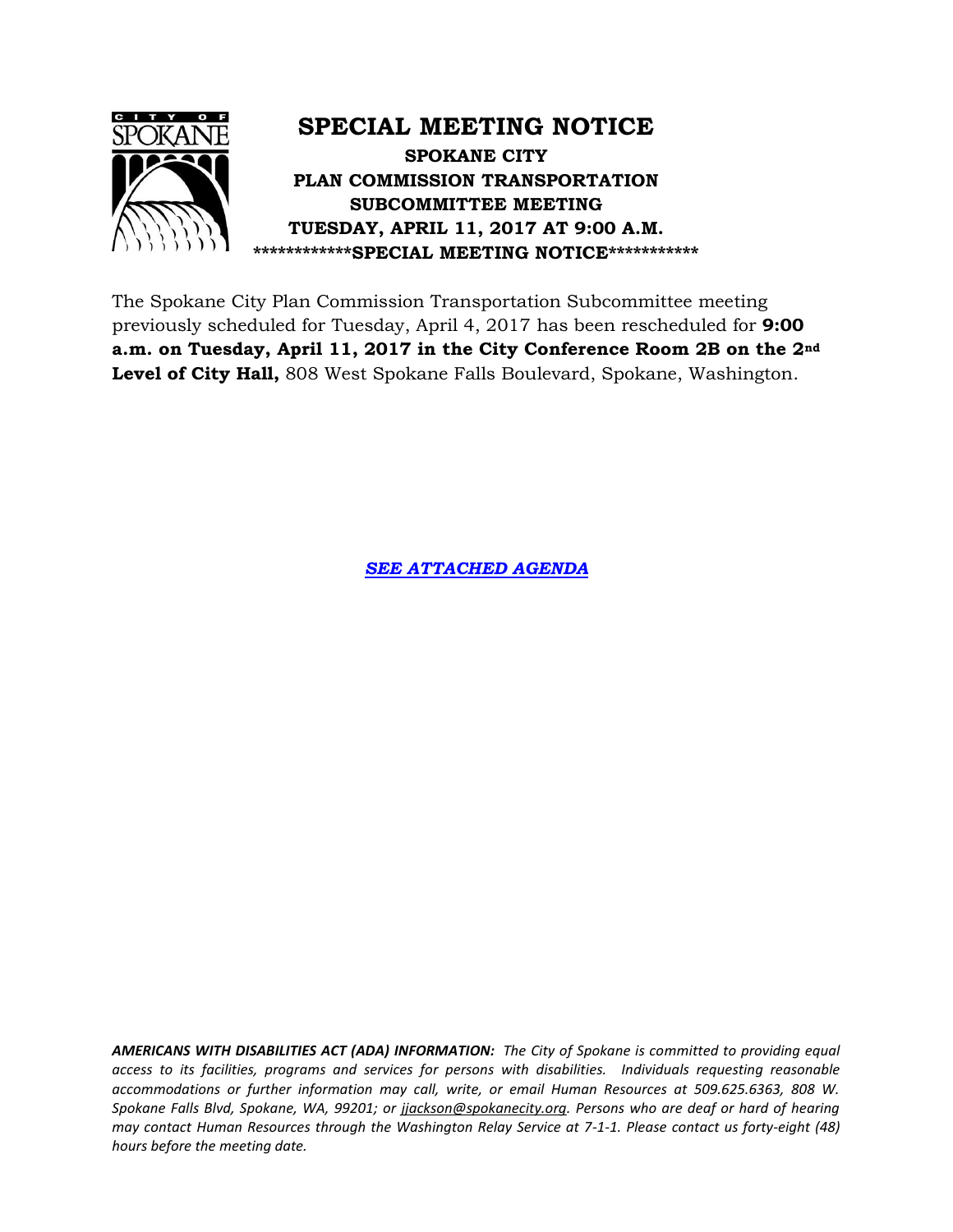<span id="page-1-0"></span>

|                | <b>Spokane Plan Commission Transportation</b><br><b>Subcommittee Agenda</b><br>Meeting Scheduled for April 11, 2017<br>At 9:00 AM<br><b>City Conference Room 2B</b>             |
|----------------|---------------------------------------------------------------------------------------------------------------------------------------------------------------------------------|
|                | TIMES GIVEN ARE AN ESTIMATE AND ARE SUBJECT TO CHANGE                                                                                                                           |
|                | <b>Public Comment Period:</b>                                                                                                                                                   |
| 3 minutes each | Citizens are invited to address the Subcommittee on any topic not on the agenda                                                                                                 |
|                | <b>Briefing Session:</b>                                                                                                                                                        |
| 9:00           | 1) Approve March 14, 2017 Meeting Minutes<br>2) Chair Report<br>John Dietzman<br>9:15 3) Secretary Report<br>Louis Meuler<br>4) Council Liaison Report<br>5) Stakeholder Report |
|                | <b>Workshops:</b>                                                                                                                                                               |
| 10:00<br>9:15  | Brandon Blankenagel<br>6 Year Transportation Program-Final Project<br>1)<br>List                                                                                                |
|                | Adjournment:                                                                                                                                                                    |
|                | Next Plan Commission Transportation Subcommittee is scheduled for May 2, 2017                                                                                                   |

The password for City of Spokane Guest Wireless access has been changed:

**Username: COS Guest Password:** 

*AMERICANS WITH DISABILITIES ACT (ADA) INFORMATION: The City of Spokane is committed to providing equal access to its facilities, programs and services for persons with disabilities. Individuals requesting reasonable accommodations or further information may call, write, or email Human Resources at 509.625.6363, 808 W. Spokane Falls Blvd, Spokane, WA, 99201; or [jjackson@spokanecity.org.](mailto:jjackson@spokanecity.org) Persons who are deaf or hard of hearing may contact Human Resources through the Washington Relay Service at 7-1-1. Please contact us forty-eight (48) hours before the meeting date.*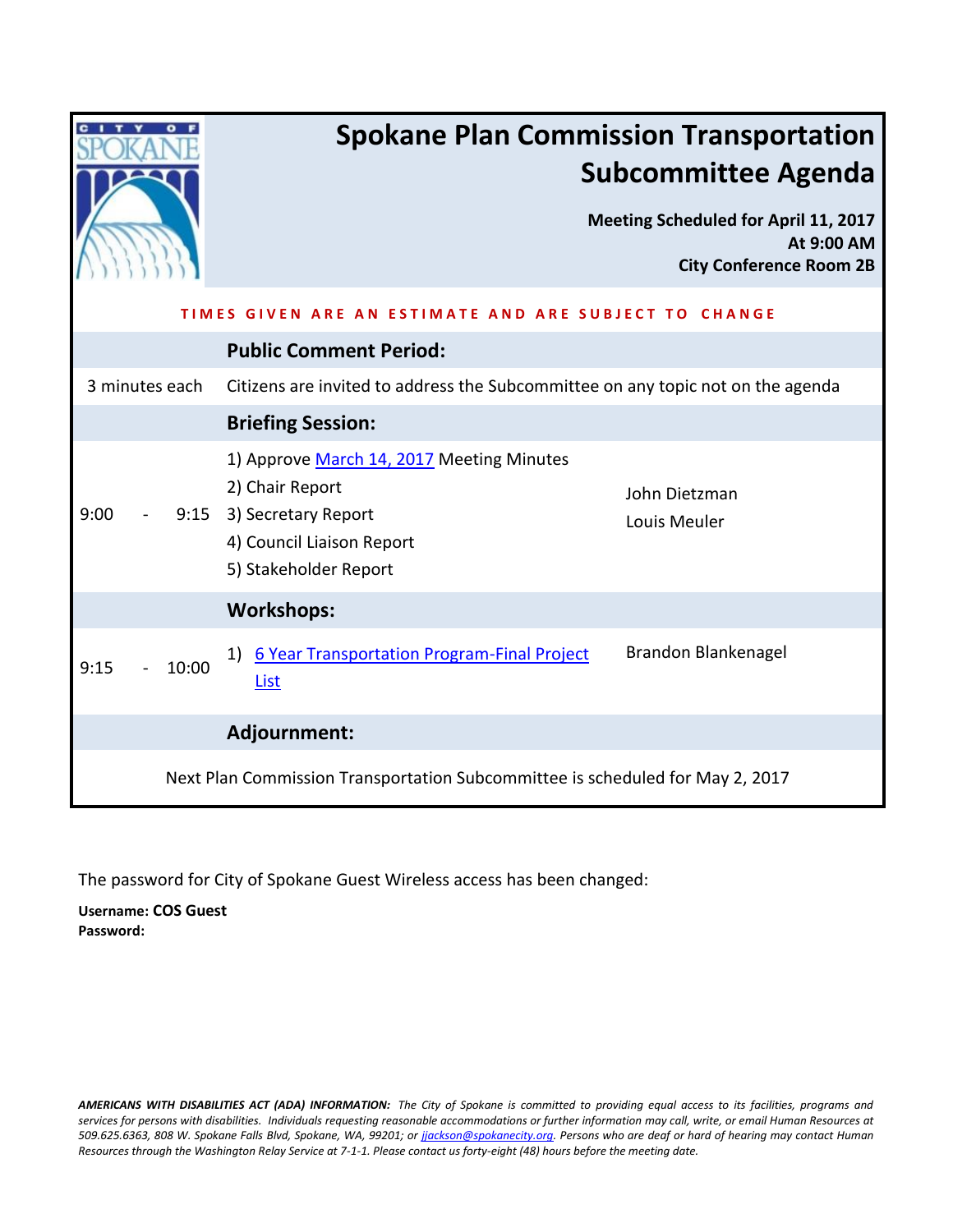# <span id="page-2-0"></span>**Plan Commission Transportation Subcommittee**

## March 14, 2017

Meeting Minutes: Meeting called to order at 9:05 AM

### **Attendance**

- Board Members Present: John Dietzman, Paul Kropp, Charles Hansen, Raychel Callary, Amanda Mansfield, Joe Tortorelli, Heleen Dewey
- Board Members Not Present: John Van Sant, Kevin Wallace, Wilma Flanagan, Karl Otterstrom, Kathleen Wienand, Charlene Kay, Michael Cannon, Kathy Miotke, Kitty Klitzke, Todd Beyreuther, Lori Kinnear; Council Liaison
- Staff Present: Amanda Winchell, Mike Tresidder, Brandon Blankenagel, Lisa Key, Inga Note, Eric Lester, Katherine Miller

### **Briefing Session:**

- 1. Secretary Report
	- Plan Commission had a hearing on the LINK Spokane Chapter updates. Public Comment is open until close of business today.
- 2. City Council Liaison Report
	- None
- 3. Chair Report
	- Met on Feb 13 with City Council regarding snow removal. Last night the city Council passed a resolution to work jointly… reducing citywide plowing time, improving communication regarding on street parking, identifying a better strategy to keep driveways and sidewalks clear,…
- $\bullet$ 4. Stake Holder Reports
	- Crack Sealling and restriping on crestline will begin as soon as the wheather clears up
	- Community Assembly Pedestrian Committee will be holding public meetings…
	- A resolution has been brought forward on the BNSF issue. It will have a significant cost impact…
	- Safe Routes to School is beginning implementation as Stevens Elementary. Safe routes to school at the district level.
	- SRTC is working on updating the Comprehensive Plan. Working with Heleen Dewey to Partner on making transportation healthier.

Minutes from the February 7, 2017 meeting approved unanimously.

#### **Workshops/Presentations:**

- 1. 6 Year Transportation Program Update-Brandon Blankenagel
	- Presentation given
	- Questions asked and answered
	- Discussion ensued
- 2. Transportation Program Update-LINK Team
	- Presentation given
	- Ouestions asked and answered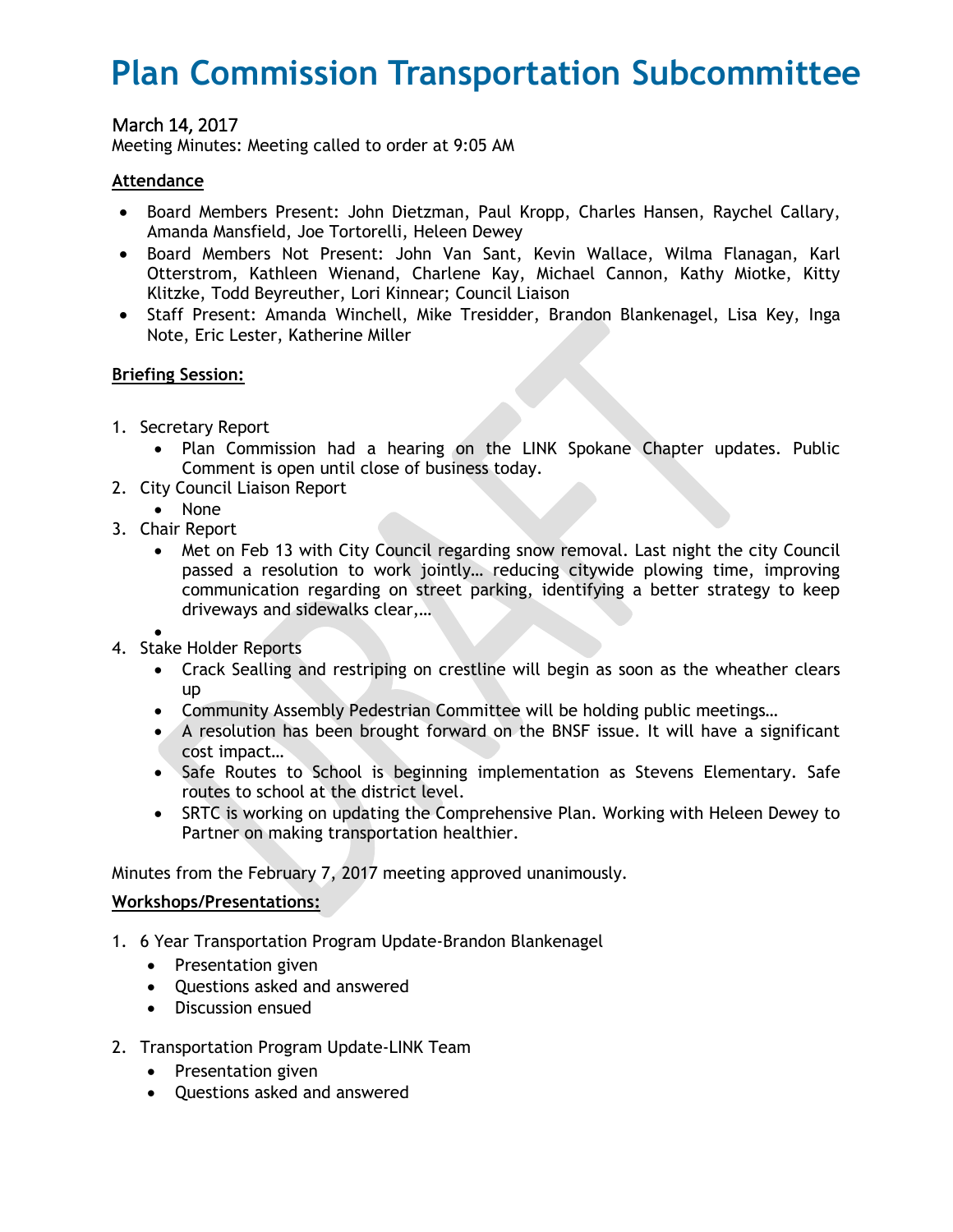**•** Discussion ensued

**Meeting Adjourned at 10:21 AM** Next PCTS meeting is scheduled for **March 7, 2017**

**Return to Agenda**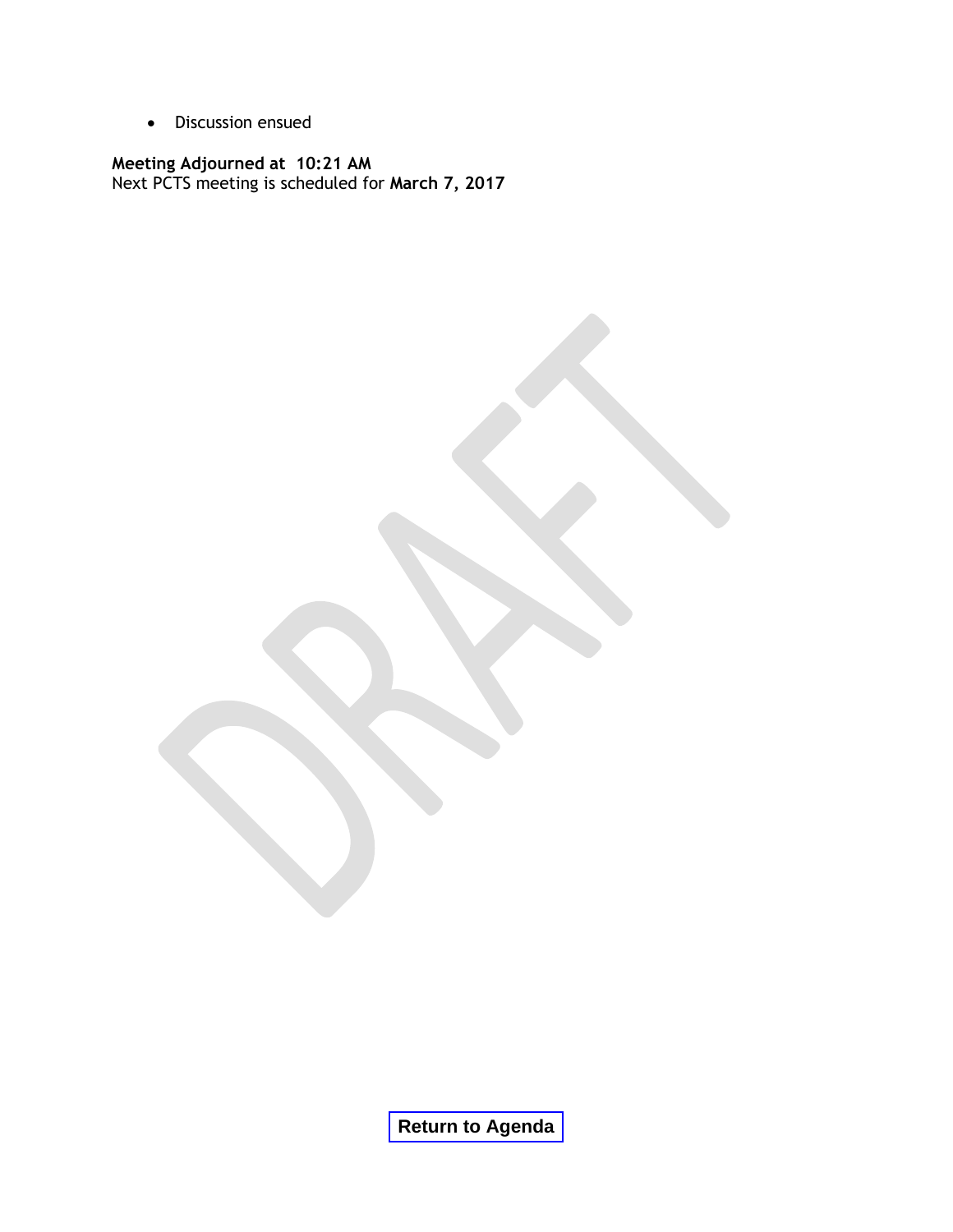# <span id="page-4-0"></span>BRIEFING PAPER Plan Commission Transportation Subcommittee Integrated Capital Management April 11, 2017

## Subject

2018 - 2023 Six-year Comprehensive Street Program Consistency

### Background

In support of the State Growth Management Act and the City of Spokane's Comprehensive Plan, the City must maintain 6-year capital financing plans for certain providers of public facilities and services. Accordingly, the City must maintain a 6-year capital financing plan for its capital street program. Pursuant to RCW 35.77.010 the capital street program must be adopted before July 1 of each year, and filed with the Secretary of Transportation not later than 30 days after adoption. To determine the plan's consistency with the Comprehensive Plan, it is scrutinized by the City Plan Commission. The Plan Commission then makes a recommendation to the City Council as to the program's consistency with the Comprehensive Plan. The City Council then accepts or modifies the plan accordingly.

Each new project to the 6-Year Program is assessed for compliance with the Comprehensive Plan by verifying fulfillment of the Transportation goals and policies (TR's). Staff have prepared an assessment, and seek PCTS recommendation to Plan Commission regarding program compliance.

### Impact

Staff held a workshop with the PCTS to demonstrate the process by which consistency is assessed. Staff have completed the attached assessment of new projects being brought into the 2018 – 2023 6-Year Comprehensive Street Program.

One additional project has been added to the program since the workshop, having just this month received awarded grant funds for design of the Centennial Trail – Summit Blvd Gap, Boone Ave to Pettet Drive project.

# Action

Staff seeks a recommendation from the PCTS to the Plan Commission regarding 6- Year Program compliance with the Comprehensive Plan.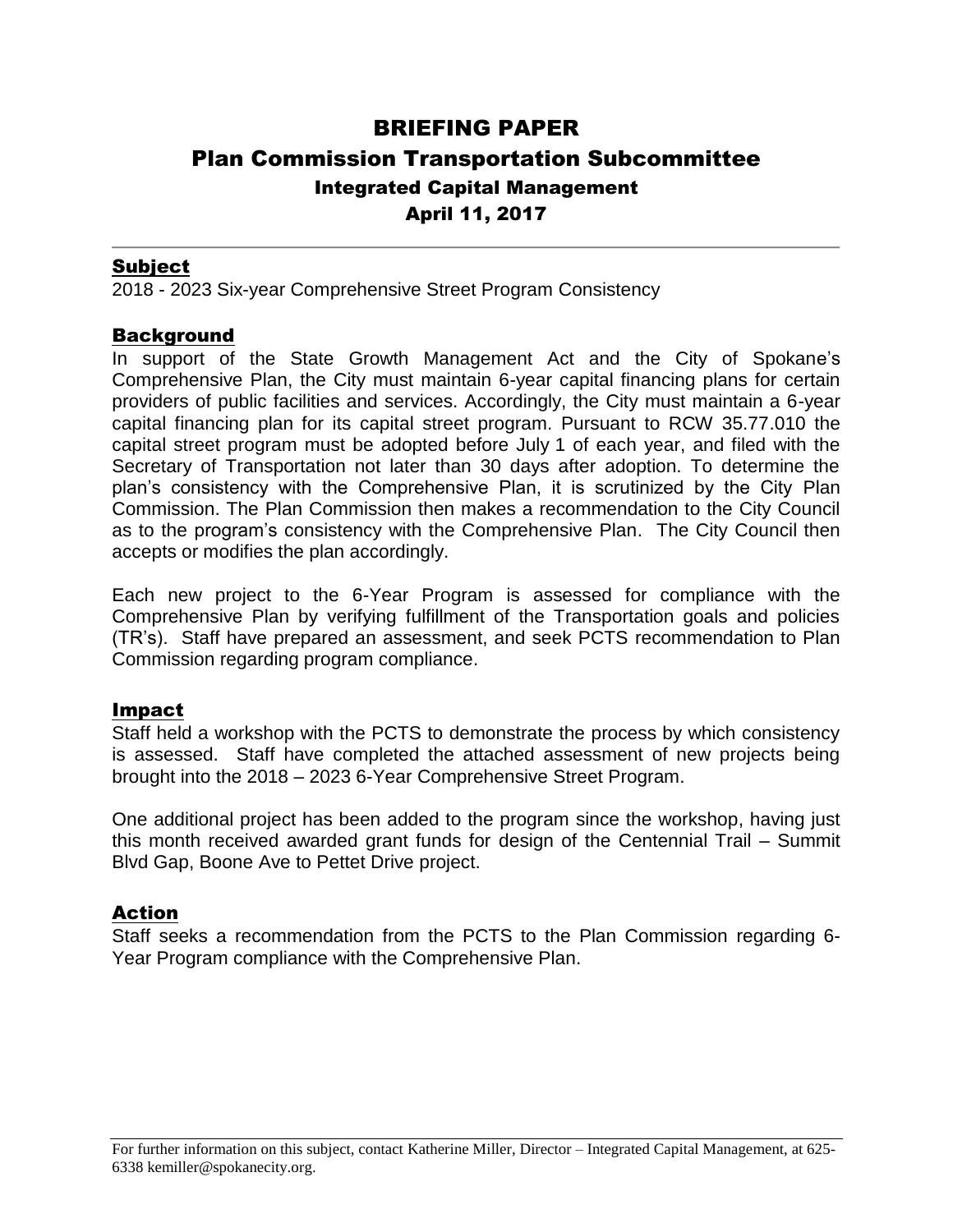| <b>STREET PROGRAM</b><br><b>RECONCILIATION SHEET</b><br><b>New Projects Added to Six-Year</b><br>Program (2018-2023) | Transportation Priorities | Features<br>Physical      | <b>TDM Strategies</b>             | Coor<br>Pedestrian/Bicycle | Parking Requireme         | Design<br>Parking Facility | Viable Walking Alternativ | Sidewalks<br>Safe         | and Repla<br>Sidewalk Repair | Crosswalks                | Pedestrian Linkages Across Barriers | <b>Bridges</b><br>$\mathsf{S}% _{T}=\mathsf{S}_{T}\!\left( a,b\right) ,\mathsf{S}_{T}=\mathsf{S}_{T}\!\left( a,b\right) ,\mathsf{S}_{T}=\mathsf{S}_{T}\!\left( a,b\right) ,$<br>ဖ<br>द<br>Pedestrian | Schools<br>$\Omega$<br>Pedestrian Access | Viable Bicycling          | Bikeways                  | Streets<br>$\overline{5}$<br>Bicycles | aths<br>$\frac{1}{2}$<br>anes<br>Bicycle | Support Bicy<br>$\mathbf{Q}$<br>Facilities | Transit<br>Viable <sup>-</sup> | acility Support<br>Service and F | atures<br>and Other Fe<br>Transit Shelters | Service (LOS)<br>৳<br>Level<br>Transit | Transit<br>High Capacity Mass | and Development<br>Transportation | Service<br>to Neighborhood<br>Reduced Distances | Neighborhoo<br>Valking and Bicycling-Oriented | ncreased Residential Densities | <b>Healthy Commercial Centers</b> | Jse of Design | Street Design and Traffic Flow | Design<br>Stre<br>Self-Enforcing | Narrow Streets            | and design<br><b>Arterial Location</b> | Connections<br>xternal | Connections<br>Internal   | <b>Holistic Plans</b> | Freight and Commercial Goods | Downtown Accessibility    |
|----------------------------------------------------------------------------------------------------------------------|---------------------------|---------------------------|-----------------------------------|----------------------------|---------------------------|----------------------------|---------------------------|---------------------------|------------------------------|---------------------------|-------------------------------------|------------------------------------------------------------------------------------------------------------------------------------------------------------------------------------------------------|------------------------------------------|---------------------------|---------------------------|---------------------------------------|------------------------------------------|--------------------------------------------|--------------------------------|----------------------------------|--------------------------------------------|----------------------------------------|-------------------------------|-----------------------------------|-------------------------------------------------|-----------------------------------------------|--------------------------------|-----------------------------------|---------------|--------------------------------|----------------------------------|---------------------------|----------------------------------------|------------------------|---------------------------|-----------------------|------------------------------|---------------------------|
| TR:                                                                                                                  | $\overline{1}$            | $\overline{\mathsf{N}}$   | $\sim$<br>$\overline{\mathsf{N}}$ | 2.3                        | 2.4                       | 2.5                        | 2.6                       | 2.7                       | 2.8                          | 2.9                       | 2.10                                | 2.11                                                                                                                                                                                                 | 2.12                                     | 2.13                      | 2.14                      | 2.15                                  | 2.16                                     | 2.17                                       | 2.18                           | 2.19                             | 2.20                                       | 2.21                                   | 2.22                          | $\overline{3}$ .                  | 3.2                                             | $3.\overline{3}$                              | 3.4                            | 3.5                               | 3.6           |                                | 4.2                              | S                         | 4                                      |                        | $4.\overline{6}$          | 4.7                   | $4.\overline{8}$             | 4.9                       |
| <b>TOTAL Projects Complying:</b>                                                                                     | 7                         |                           |                                   |                            |                           |                            |                           |                           |                              |                           | <sup>0</sup>                        | $\Omega$                                                                                                                                                                                             | n                                        |                           |                           |                                       |                                          |                                            |                                |                                  | ĥ                                          |                                        |                               |                                   |                                                 |                                               |                                |                                   |               |                                |                                  |                           |                                        |                        |                           |                       |                              |                           |
| Freya Street, Garland Avenue to Francis Avenue                                                                       |                           |                           |                                   |                            |                           |                            |                           |                           |                              |                           |                                     |                                                                                                                                                                                                      |                                          |                           |                           |                                       |                                          |                                            |                                | $\boldsymbol{\mathsf{x}}$        |                                            |                                        |                               | $\boldsymbol{\mathsf{x}}$         |                                                 |                                               |                                |                                   |               | $\boldsymbol{\mathsf{x}}$      | $\boldsymbol{\mathsf{x}}$        |                           | $\boldsymbol{\mathsf{x}}$              |                        |                           |                       | $\boldsymbol{\mathsf{x}}$    |                           |
| <b>Wall Street, 1st Avenue to Main Avenue</b>                                                                        | $\boldsymbol{\mathsf{x}}$ | $\boldsymbol{\mathsf{x}}$ | $\boldsymbol{\mathsf{x}}$         |                            | $\boldsymbol{\mathsf{x}}$ |                            | $\boldsymbol{\mathsf{x}}$ | $\boldsymbol{\mathsf{x}}$ | $\boldsymbol{\mathsf{x}}$    | $\boldsymbol{\mathsf{x}}$ |                                     |                                                                                                                                                                                                      |                                          | $\boldsymbol{\mathsf{x}}$ |                           | $\boldsymbol{\mathsf{x}}$             | $\boldsymbol{\mathsf{x}}$                |                                            | $\boldsymbol{\mathsf{x}}$      | $\boldsymbol{\mathsf{x}}$        | $\boldsymbol{\mathsf{x}}$                  |                                        | $\boldsymbol{\mathsf{x}}$     | $\boldsymbol{\mathsf{x}}$         |                                                 | $\boldsymbol{\mathsf{x}}$                     |                                |                                   |               | $\boldsymbol{\mathsf{x}}$      | $\boldsymbol{\mathsf{x}}$        | $\boldsymbol{\mathsf{x}}$ |                                        |                        |                           |                       |                              | $\boldsymbol{\mathsf{x}}$ |
| Howard Street, Sprague Avenue to Riverside Avenue                                                                    | $\boldsymbol{\mathsf{x}}$ | $\boldsymbol{\mathsf{x}}$ | $\boldsymbol{\mathsf{x}}$         |                            | $\mathbf{x}$              |                            | $\boldsymbol{\mathsf{x}}$ | $\boldsymbol{\mathsf{x}}$ | $\boldsymbol{\mathsf{x}}$    | $\boldsymbol{\mathsf{x}}$ |                                     |                                                                                                                                                                                                      |                                          | $\boldsymbol{\mathsf{x}}$ |                           | $\boldsymbol{\mathsf{x}}$             |                                          |                                            | $\boldsymbol{\mathsf{x}}$      | $\boldsymbol{\mathsf{x}}$        | $\boldsymbol{\mathsf{x}}$                  |                                        | $\boldsymbol{\mathsf{x}}$     | $\boldsymbol{\mathsf{x}}$         |                                                 | $\boldsymbol{\mathsf{x}}$                     |                                |                                   |               | $\boldsymbol{\mathsf{x}}$      | $\boldsymbol{\mathsf{x}}$        | $\boldsymbol{\mathsf{x}}$ |                                        |                        |                           |                       |                              | $\boldsymbol{\mathsf{x}}$ |
| <b>Pine Street, MLK Jr Way to SFB</b>                                                                                | $\boldsymbol{\mathsf{x}}$ | $\boldsymbol{\mathsf{x}}$ | $\boldsymbol{\mathsf{x}}$         |                            | $\boldsymbol{\mathsf{x}}$ |                            | $\overline{\mathbf{x}}$   | $\boldsymbol{\mathsf{x}}$ | $\boldsymbol{\mathsf{x}}$    | $\boldsymbol{\mathsf{x}}$ |                                     |                                                                                                                                                                                                      |                                          | $\boldsymbol{\mathsf{x}}$ |                           | $\boldsymbol{\mathsf{x}}$             |                                          |                                            | $\mathbf{x}$                   | $\boldsymbol{\mathsf{x}}$        | $\boldsymbol{\mathsf{x}}$                  |                                        | $\mathbf{x}$                  | $\mathbf{x}$                      |                                                 | $\boldsymbol{\mathsf{x}}$                     |                                |                                   |               | $\boldsymbol{\mathsf{x}}$      | $\boldsymbol{\mathsf{x}}$        | $\boldsymbol{\mathsf{x}}$ |                                        |                        |                           |                       |                              | $\boldsymbol{\mathsf{x}}$ |
| Main Avenue, Wall Street to Browne Street                                                                            | $\boldsymbol{\mathsf{x}}$ | $\boldsymbol{\mathsf{x}}$ | $\boldsymbol{\mathsf{x}}$         |                            | $\mathbf{x}$              |                            | $\boldsymbol{\mathsf{x}}$ | $\boldsymbol{\mathsf{x}}$ | $\boldsymbol{\mathsf{x}}$    | $\boldsymbol{\mathsf{x}}$ |                                     |                                                                                                                                                                                                      |                                          | $\boldsymbol{\mathsf{x}}$ |                           | $\boldsymbol{\mathsf{x}}$             | $\boldsymbol{\mathsf{x}}$                |                                            | $\boldsymbol{\mathsf{x}}$      | $\boldsymbol{\mathsf{x}}$        | $\boldsymbol{\mathsf{x}}$                  |                                        | $\boldsymbol{\mathsf{x}}$     | $\boldsymbol{\mathsf{x}}$         |                                                 | $\boldsymbol{\mathsf{x}}$                     |                                |                                   |               | $\boldsymbol{\mathsf{x}}$      | $\boldsymbol{\mathsf{x}}$        | $\boldsymbol{\mathsf{x}}$ |                                        |                        |                           |                       |                              | $\boldsymbol{\mathsf{x}}$ |
| <b>Riverside Avenue, Browne Street to Pine Street</b>                                                                | $\boldsymbol{\mathsf{x}}$ | $\boldsymbol{\mathsf{x}}$ | $\boldsymbol{\mathsf{x}}$         |                            | $\boldsymbol{\mathsf{x}}$ |                            | $\boldsymbol{\mathsf{x}}$ | $\boldsymbol{\mathsf{x}}$ | $\boldsymbol{\mathsf{x}}$    | $\boldsymbol{\mathsf{x}}$ |                                     |                                                                                                                                                                                                      |                                          | $\boldsymbol{\mathsf{x}}$ |                           | $\boldsymbol{\mathsf{x}}$             | $\boldsymbol{\mathsf{x}}$                |                                            | $\mathbf{x}$                   | $\boldsymbol{\mathsf{x}}$        | $\boldsymbol{\mathsf{x}}$                  |                                        | $\boldsymbol{\mathsf{x}}$     | $\boldsymbol{\mathsf{x}}$         |                                                 | $\boldsymbol{\mathsf{x}}$                     |                                |                                   |               | $\boldsymbol{\mathsf{x}}$      | $\boldsymbol{\mathsf{x}}$        | $\boldsymbol{\mathsf{x}}$ |                                        |                        |                           |                       |                              | $\boldsymbol{\mathsf{x}}$ |
| <b>Centennial Trial Gap - Summit to TJ Meenach</b>                                                                   | $\boldsymbol{\mathsf{x}}$ | $\boldsymbol{\mathsf{x}}$ | $\boldsymbol{\mathsf{x}}$         | $\boldsymbol{\mathsf{x}}$  |                           |                            | $\boldsymbol{\mathsf{x}}$ | $\boldsymbol{\mathsf{x}}$ | $\boldsymbol{\mathsf{x}}$    | $\boldsymbol{\mathsf{x}}$ |                                     |                                                                                                                                                                                                      |                                          | $\boldsymbol{\mathsf{x}}$ | $\boldsymbol{\mathsf{x}}$ |                                       | $\boldsymbol{\mathsf{x}}$                |                                            | $\boldsymbol{\mathsf{x}}$      | $\boldsymbol{\mathsf{x}}$        |                                            |                                        |                               |                                   | $\boldsymbol{\mathsf{x}}$                       | $\boldsymbol{\mathsf{x}}$                     |                                | $\mathbf{x}$                      |               | $\boldsymbol{\mathsf{x}}$      | $\boldsymbol{\mathsf{x}}$        | $\boldsymbol{\mathsf{x}}$ |                                        |                        | $\boldsymbol{\mathsf{x}}$ |                       |                              |                           |
| <b>CCL Study</b>                                                                                                     | $\boldsymbol{\mathsf{x}}$ | $\boldsymbol{\mathsf{x}}$ | $\boldsymbol{\mathsf{x}}$         |                            | $\boldsymbol{\mathsf{x}}$ |                            | $\boldsymbol{\mathsf{x}}$ | $\boldsymbol{\mathsf{x}}$ | $\boldsymbol{\mathsf{x}}$    | $\boldsymbol{\mathsf{x}}$ |                                     |                                                                                                                                                                                                      |                                          | $\boldsymbol{\mathsf{x}}$ |                           | $\boldsymbol{\mathsf{x}}$             | $\boldsymbol{\mathsf{x}}$                |                                            | $\mathbf{x}$                   | $\boldsymbol{\mathsf{x}}$        | $\mathbf{x}$                               |                                        | $\boldsymbol{\mathsf{x}}$     | $\boldsymbol{\mathsf{x}}$         |                                                 | $\boldsymbol{\mathsf{x}}$                     |                                |                                   |               | $\boldsymbol{\mathsf{x}}$      | $\boldsymbol{\mathsf{x}}$        | $\boldsymbol{\mathsf{x}}$ |                                        |                        |                           |                       |                              | $\mathbf{x}$              |
|                                                                                                                      |                           |                           |                                   |                            |                           |                            |                           |                           |                              |                           |                                     |                                                                                                                                                                                                      |                                          |                           |                           |                                       |                                          |                                            |                                |                                  |                                            |                                        |                               |                                   |                                                 |                                               |                                |                                   |               |                                |                                  |                           |                                        |                        |                           |                       |                              |                           |

 $\overline{a}$